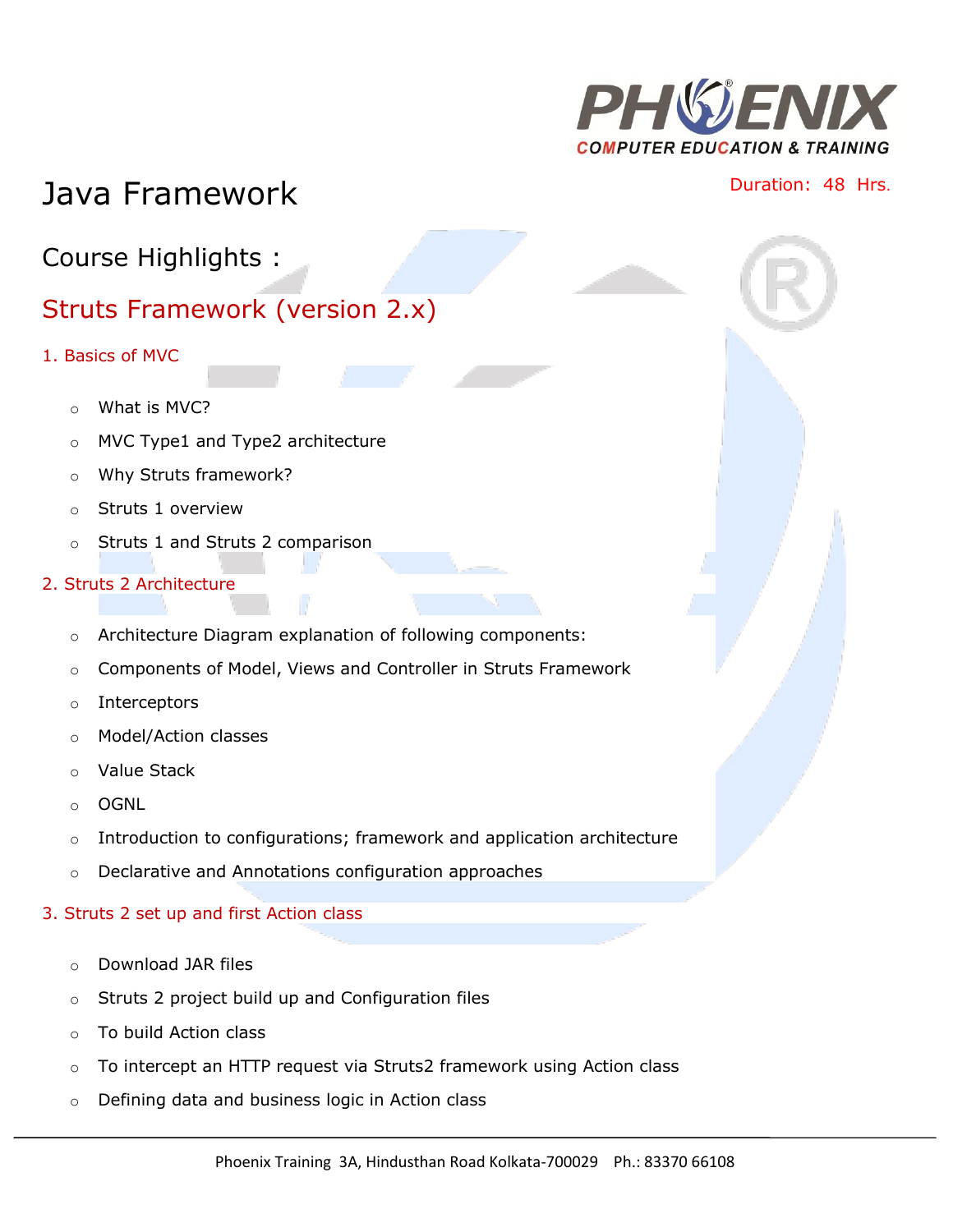o Preparing and Forwarding control to Views

## 4. Struts 2 Interceptors

- o What are Interceptors
- o Responsibilities of an Interceptor
- o Mechanism of Interceptor calling in Struts 2
- o Defining Interceptors
- o Defining Interceptor stacks
- o Defining Custom Interceptors

## 5. Struts 2 Tag Library

o Introduction to tag library of Struts 2 and it's usage

## 6. Struts 2 Validations

- o Validations using Validateable interface
- o Workflow interceptor mechanism for validations
- o Validations using Validateable interface
- o Validation Framework introduction and architecture
- o Validating user input with above two mechanisms

## 7. Struts 2 Tiles Frameworks

- $\circ$  Introduction to Tiles in a page
- o Struts2 Tiles framework introduction
- o Defining tiles.xml file
- o Configuring pages for tiles
- o A complete Tiles example with Struts2

## Hibernate Framework (version 3.x)

- 1. Introduction
	- o What is ORM principle?
	- o Why ORM?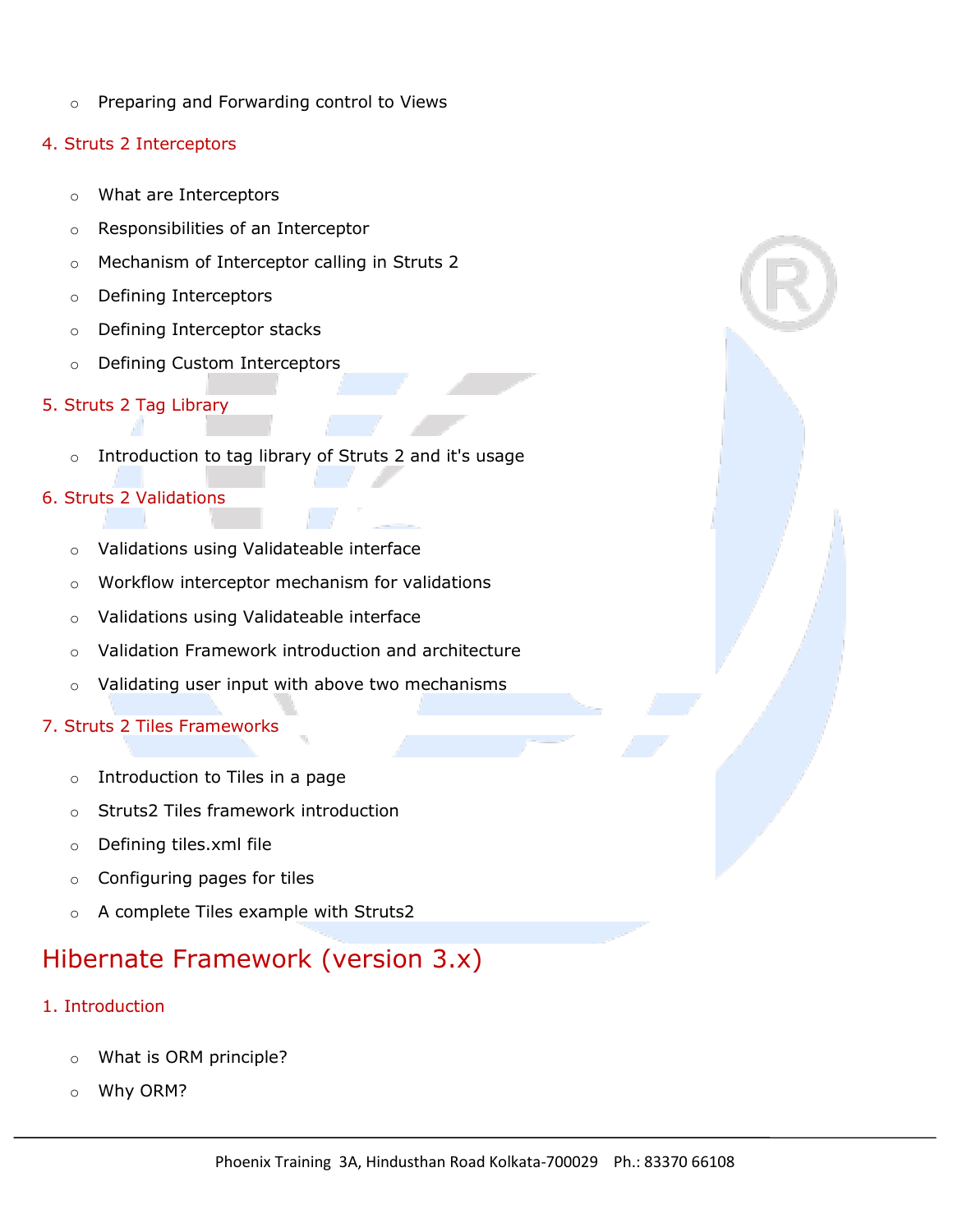- o ORM implementations
- 2. Hibernate Architecture
	- o Introduction to Hibernate
	- o Hibernate Architecture
	- o What are Persistent classes?

#### 3. Hibernate CRUD

- o Setting up Hibernate project
- o Configuring all JARs and XML files
- o Setting up connection to DB using Hibernate
- o Performing basic CRUD operations using Hibernate API
- o Object Identity; Generator type classes
- o Using SQL with Hibernate
- o Using HQL
- o Using Criteria queries

#### 4. Mapping Collections and Associations

- o To define sets, mas, lists in Hibernate
- o Association Mappings:
	- 1. One to one
	- 2. One to many
	- 3. Many to one
	- 4. Many to many
- o Hibernate Caching
- o What is caching?
- o What are the types of caching in Hibernate?
- o Explanation of various caching mechanisms in Hibernate

#### 5. Using Hibernate Annotations

o Sample example of using Hibernate Annotations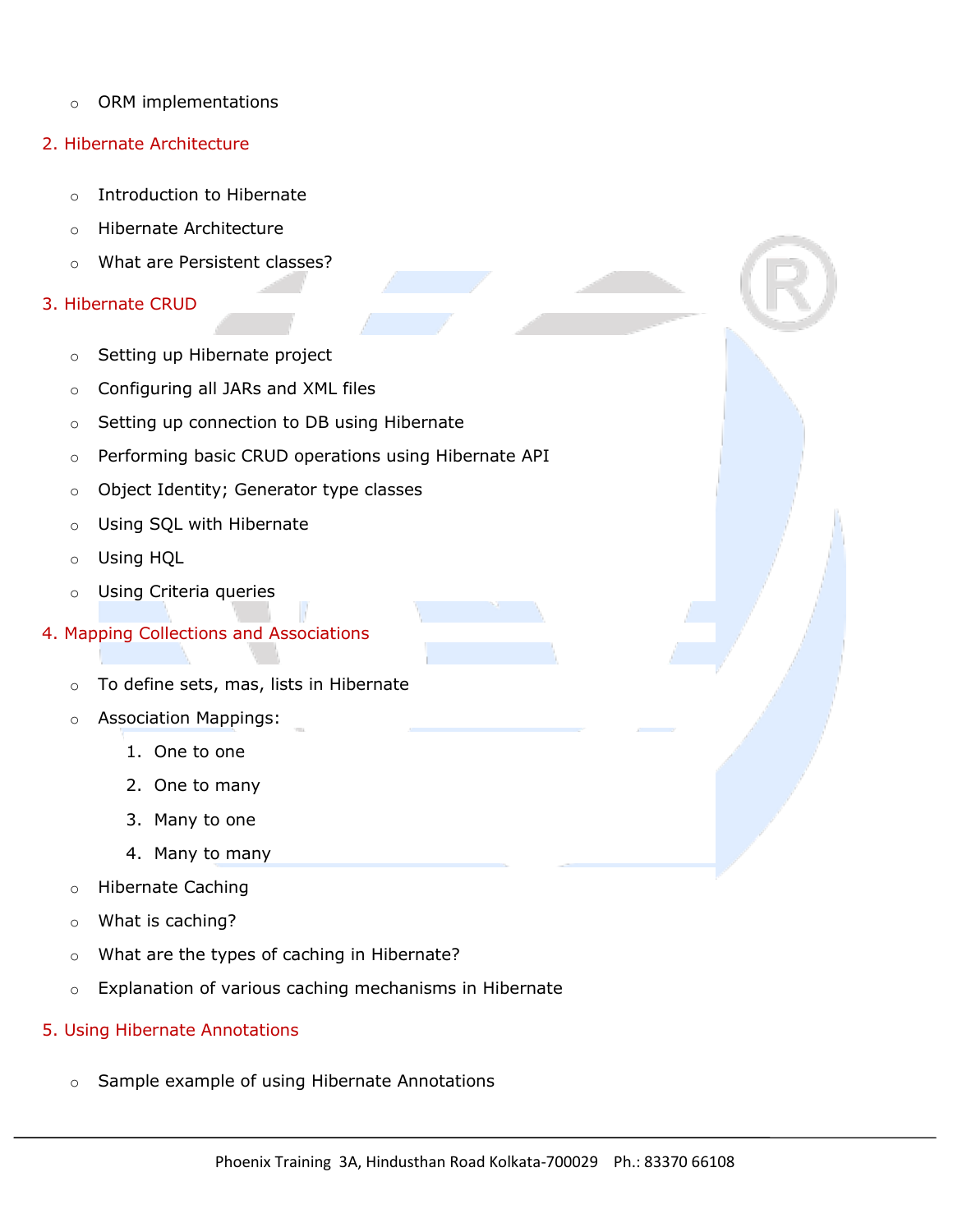## Spring Framework (version 3.x)

- 1. Introduction to spring
	- o What is Spring?
	- o Spring Architecture explanation and all it's components
- 2. Introduction to all modules of Spring
	- o Spring Bean Factory
	- o Spring Application Context
	- o Spring DI
	- o Spring Integration; Spring messaging, Spring JMS
	- o Spring MVC
	- o Spring DAO
- 3. Setting up spring
	- o Setting up of Spring framework
	- o Download JARs
	- o Configure XML files
- 4. Dependency Injection
	- o What is Dependency Injection?
	- o How is it implemented using Spring Framework?
	- o Bean Wiring mechanisms in Spring
- 5. Spring AOP
	- o What is Spring AOP?
	- o Implementation of Spring AOP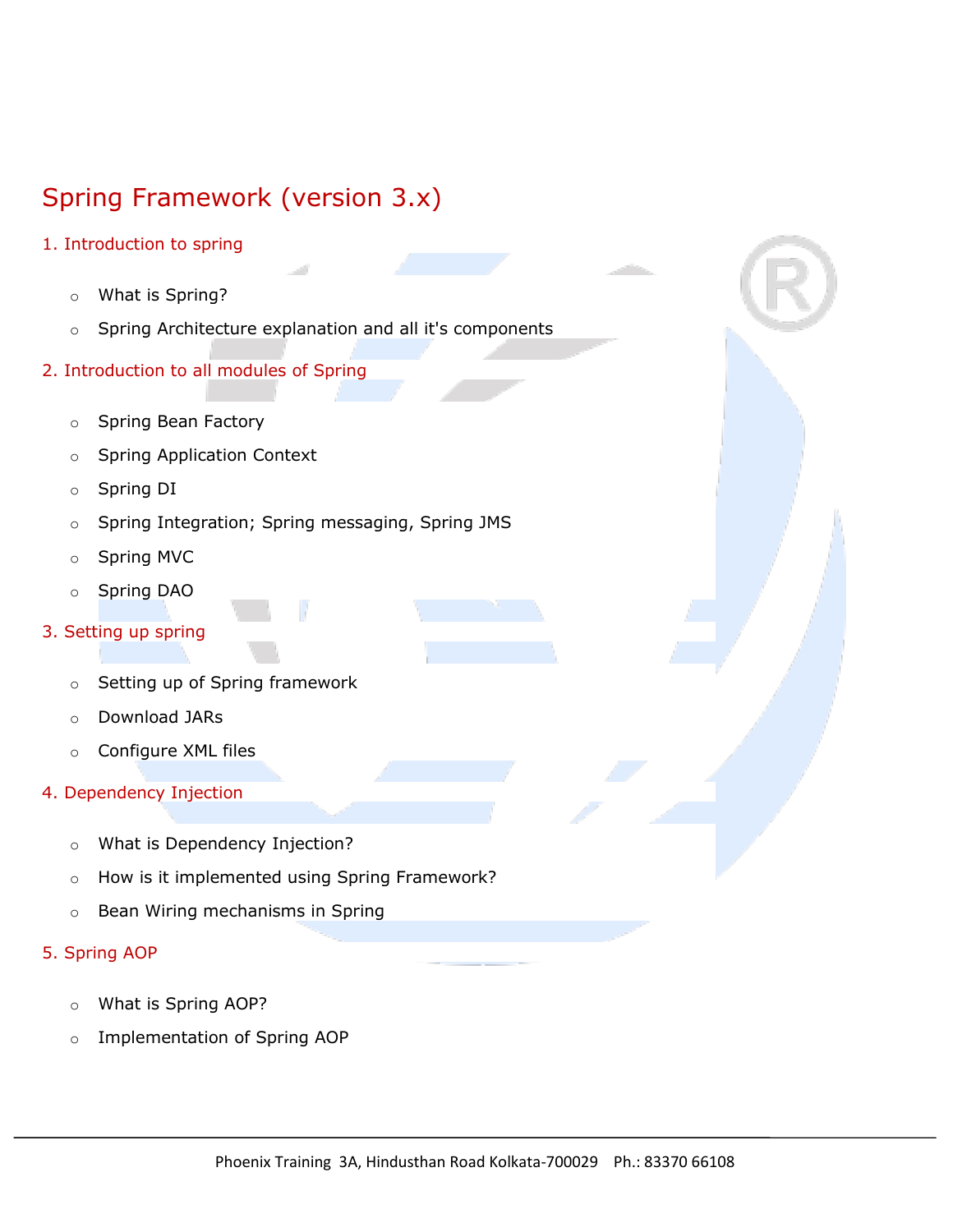## Spring Boot Framework (Version 2.x)

## 1. Introduction

- o Spring Boot Introduction
- o Spring Boot Version
- o Spring vs Spring Boot vs Spring MVC
- o Spring Boot Architecture
- 2. Creating Project
	- o Spring Initializr
	- o Download & Install STS IDE
	- o Spring Boot Example
	- o Spring Boot CLI
	- o Spring Boot Example-STS
- 3. Project Components
	- o Annotations
	- o Dependency Management
	- o Application Properties
	- o Starters
	- o Starter Parent
	- o Starter Web
	- o Starter Data JPA
	- o Starter Actuator
	- o Starter Test
	- o Devtools
	- o Multi Module Project
	- o Packaging
	- o Auto-Configuration
- 4. Tool Suite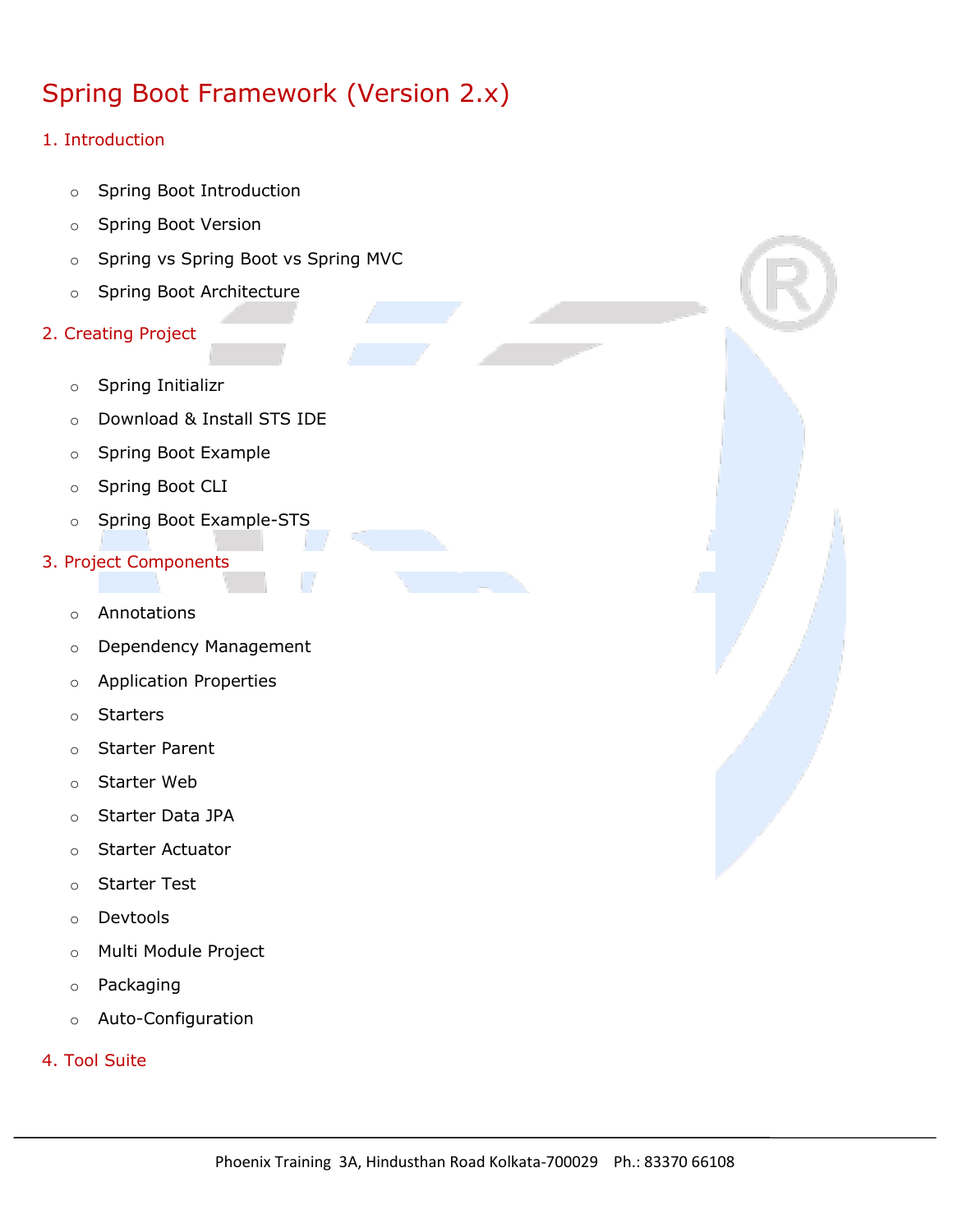- o Hello World Example
- o Project Deployment Using Tomcat
- 5. Spring Boot AOP
	- o What is AOP?
	- o AOP Before Advice
	- o AOP After Advice
	- o AOP Around Advice
	- o After Returning Advice
	- o After Throwing Advice
- 6. Spring Boot Database
	- o JPA
	- o JDBC
	- o H2 Database
	- o Crud Operations
- 7. Spring Boot View
	- o Thymeleaf View
- 8. Spring Boot Caching
	- o What is Caching?
	- o Cache Provider
	- o EhCaching
- 9. Spring Boot Misc
	- o Run Spring Boot Application
	- o Changing Port
	- o Spring Boot Rest Example

## Web Services: REST and SOAP